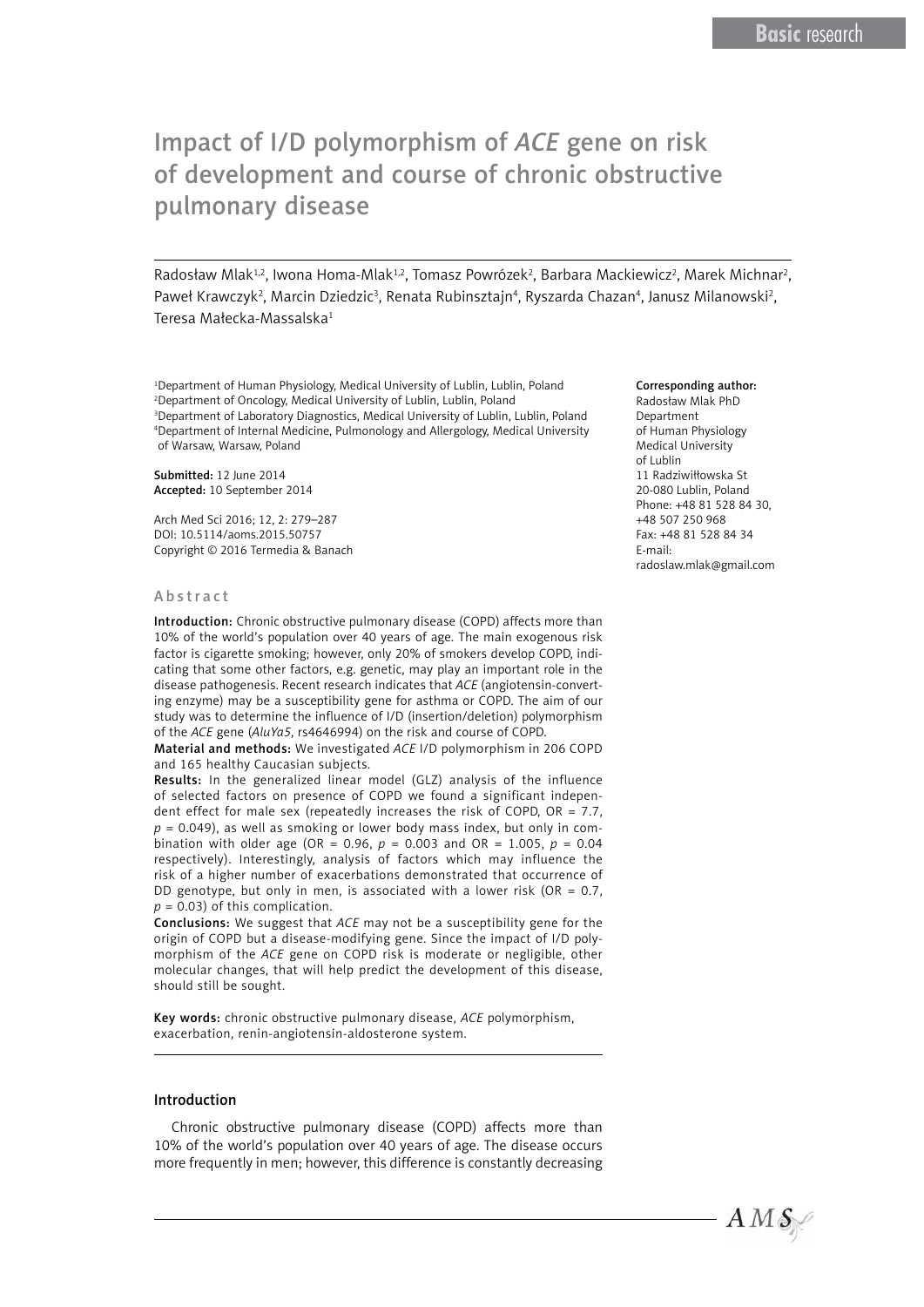(probably due to the increasing number of women who smoke), as has been noted in the past few years [1, 2]. Chronic obstructive pulmonary disease can be defined in several ways: historically as chronic bronchitis, anatomically as emphysema and pathophysiologically as airway obstruction. Despite the fact that COPD affects the lungs, it can refer to the function of the whole body (multi-organ abnormalities: cardiac disease, osteoporosis, skeletal disorders, neurological impairment and systemic inflammation). According to the gold standard, diagnosis of COPD should be based on evaluation of the clinical history of the patients and results of pulmonary function tests (PFTs) [3]. The disease is characterized by progressive and non-fully reversible airway obstruction. Obstructions stems from a disease of the small airways and destruction of lung parenchyma (emphysema) of varying severity.

This is most commonly associated with an abnormal inflammatory response of the respiratory system to harmful dust and substances. The main exogenous risk factor of COPD is cigarette smoking (about 80% of cases) [1–3]. However, in the population of long-term smokers, only 20% develop COPD, which indicates that some other factors (e.g. genetic) may play an important role in disease pathogenesis. To date, the most widely known is the impact of inherited deficiency of  $\alpha$ 1 antitrypsin, which causes emphysema in COPD and asthma [4]. However, it seems most likely that COPD has a polygenic background. Genetic factors potentially associated with the development of COPD also include abnormalities in transforming growth factor β1 (TGF-β1) and microsomal epoxide hydrolase (*mEPHX*) genes [5, 6]. There is evidence that matrix metalloproteinase 1 and 12 gene (*MMP1* and *MMP12*) polymorphisms correlate with more rapid progression of the disease [4]. Despite the progress of science, the basic mechanisms of pathogenesis of COPD are still not fully understood. It is still unclear which genes can participate in development of the disease, as well as in exacerbations and deterioration of lung function in COPD.

Recent research indicates that the renin-angiotensin-aldosterone system (RAAS) plays an important role in the pathogenesis in pulmonary and extrapulmonary manifestations of this disease. The RAAS induces pro-inflammatory mediators in the lung: interleukin-6 (IL-6), monocyte chemotactic protein-1 (MCP-1) and tumor necrosis factor-α (TNF-α), which modulates process such as vascular remodeling fibroblast proliferation, oxidative stress and epithelial cell apoptosis [7]. Angiotensin-converting enzyme (ACE) plays an active role in the proper functioning of the RAAS – it catalyzes the conversion of inactive AngI (angiotensin I) to the active form – AngII (angiotensin II) [8–10]. According to the data of the National Center for Biotechnology Information (NCBI), 160 polymorphisms of the human *ACE* gene (located on the long arm of chromosome 17 [17q23]) are known; most of them are single nucleotide polymorphisms (SNPs), 34 of them are located in the coding region; and 18 of them result in a change of amino acids in the protein [4, 8]. There are at least 3 different *alu* elements in intron 16 of the ACE gene, and these repetitive sequences may have different length (bp – number of base pairs), e.g.: 285 bp (*AluSc*), 288 bp (*AluYa5*, some authors describe this change as 287 bp or 289 bp), 294 bp (*AluYb8*) [11, 12]. However, the most widely described polymorphism of the *ACE* gene is a functional polymorphism, which is consequence of I/D (insertion or deletion) of 288 bp (*AluYa5*, dbSNP on NCBI website: rs4646994, GenBank: X62855.1), which results in various ACE activity. This polymorphism is responsible for 47% of observed changes (phenotypic differences) in the level of serum concentration of ACE protein. ACE activity is increased in homozygotes for the DD genotype, intermediate in heterozygotes (ID) and decreased in homozygotes for I (II) [13]. Some investigators suggest that functional polymorphism of the *ACE* gene may change ACE activity, so it may subsequently lead to increased susceptibility to pulmonary hypertension, asthma and COPD [4, 14]. On the other hand, another study showed that changes in ACE activity may have an altering effect on the course of COPD [15].

The aim of our study was to determine the influence of I/D polymorphism (*AluYa5*, rs4646994) of the *ACE* gene on the risk of development and course of COPD.

# Material and methods

# Study population

Prior to the study, the approval of the Ethics Committee of the Medical University of Lublin was obtained. Written informed consent was obtained from each patient/volunteer prior to their recruitment to the study. Recruitment and assessment of COPD patients and healthy volunteers are shown in Figure 1.

This study was conducted from June 2010 to July 2012. The investigated Caucasian population consisted of 206 COPD patients (treated in the Department of Pneumonology, Oncology and Allergology, Medical University of Lublin and the Department of Internal Medicine, Pulmonology and Allergology, Medical University of Warsaw) and 165 healthy volunteers (control group). Baseline characteristics of COPD patients and the control group are presented in Table I. The pack-years val-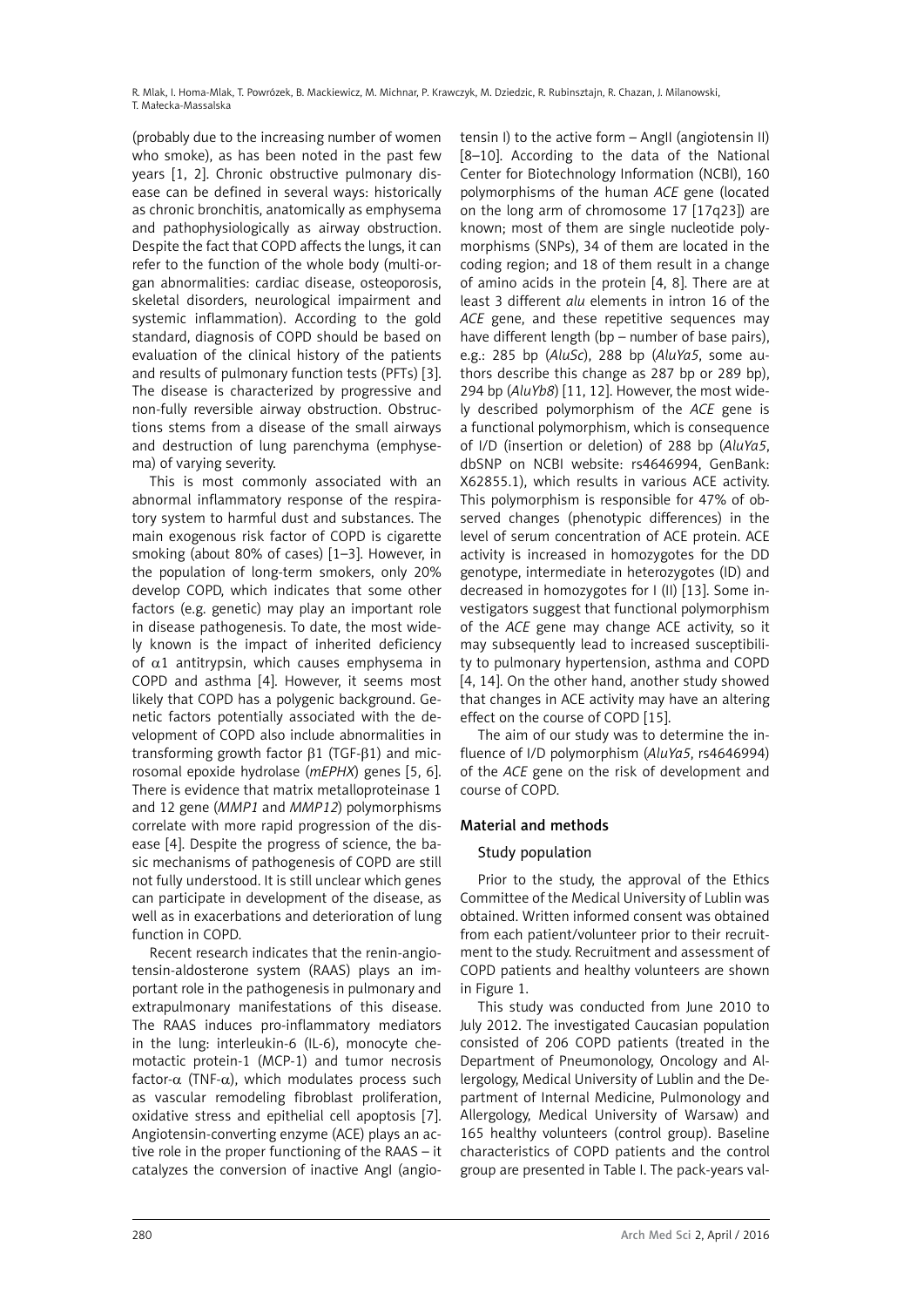

Figure 1. Flow chart of recruitment and assessment

ue was calculated as the number of cigarette packs smoked per day multiplied by the number of years. The diagnosis of COPD was established according to the guidelines of the ATS/ERS (American Thoracic Society/European Respiratory Society) [16]. Patients were staged according to Global Initiative for Chronic Obstructive Lung Disease (GOLD) criteria. Exacerbations were defined (according to ATS/ERS criteria) as sudden deterioration in the patient's condition which was an indication for hospitalization and concerned simultaneous occurrence of three symptoms – intensification of dyspnea, cough and expectoration. Throughout the duration of the study, patients used shortor long-acting anticholinergic drugs. If necessary additional long-acting  $\beta_{2}$ -agonists (LABA) and/ or inhaled steroids were used. In order to more adequately assess the impact of the *ACE* gene polymorphism on the development and course of COPD the effect of tobacco smoking was reduced through the inclusion in both groups (control and COPD) of mainly smokers.

All healthy volunteers denied a history of systemic, respiratory or other system diseases. Moreover, in COPD patients 6-minute walking test (6MWT) and evaluation of parameters such as blood pressure, saturation, forced expiratory volume in 1 s (FEV $_{\textrm{\tiny{\text{1}}}}$ ) and Tiffeneau index (forced expiratory volume in 1 s as % of vital capacity –  $\mathsf{FEV}_{\mathbf{1}}$ / FVC) before and after this test was performed. Forced spirometry was performed in accordance with ATS/ERS standardization (general considerations for lung function testing, three consecutive measurements were taken and the best value was recorded) guidelines.

Mean age in the COPD and control group was 66.2 and 55.1 years respectively. In the studied populations 68% and 63% of subjects, respectively, were men. Median value of body mass index

(BMI) was 26 in COPD patients and 27.7 in healthy subjects. The median pack-years value was 39.5 and 44 respectively. Extended clinical characteristics of COPD patients are presented in Table II. The COPD patients' median  $FEV_1$  and  $FEV_1$ /FVC were 45% of reference and 49% respectively. Disease stage I or II was diagnosed in 38.8%, III in 44.2% and IV in 17% of patients. Frequent COPD exacerbations ( $\geq$  3 per year) occurred in 21.8% of patients.

Patients with severe medical disorders including immunological disorders or malignancy were excluded from the study. All patients were at least 18 years old. Venous blood was collected from all patients/volunteers and genomic DNA was extracted according to the manufacturer's protocol using the Qiagen Blood Mini Kit (Qiagen, Germany).

### Assessment of *ACE* gene I/D polymorphism

To evaluate quantity and quality of the isolated DNA we used the spectrophotometer BioPhotometer Plus with UV/VIS filters (Eppendorf, Germany). Polymerase chain reaction (PCR), leading to amplification of the DNA fragment containing the I/D *ACE* gene polymorphism was performed in a total volume of 20 μl containing 20–40 ng of template DNA, 0.5 μM of each primer, 0.2 mM of each dNTP, 2.4 mM  $MgCl<sub>2</sub>$  and 1.0 U Taq polymerase with 1X Reaction buffer (Fermentas, Burlington, Canada). We used independently designed specific primers – forward: 5'-CTG GAG AGC CAC TCC CAT CCT TCT-3' and reverse: 5'-GAC GTG GCC ATC ACA TTC GTC AGA TC-3', which flank the polymorphic site. PCR amplification was carried out in a T Personal thermocycler (Biometra, Göttingen, Germany) in the following conditions: initial denaturation at 96°C for 15 min, followed by 33 cycles of: 30 s at 96°C, 120 s at 61°C and 60 s at 72°C and end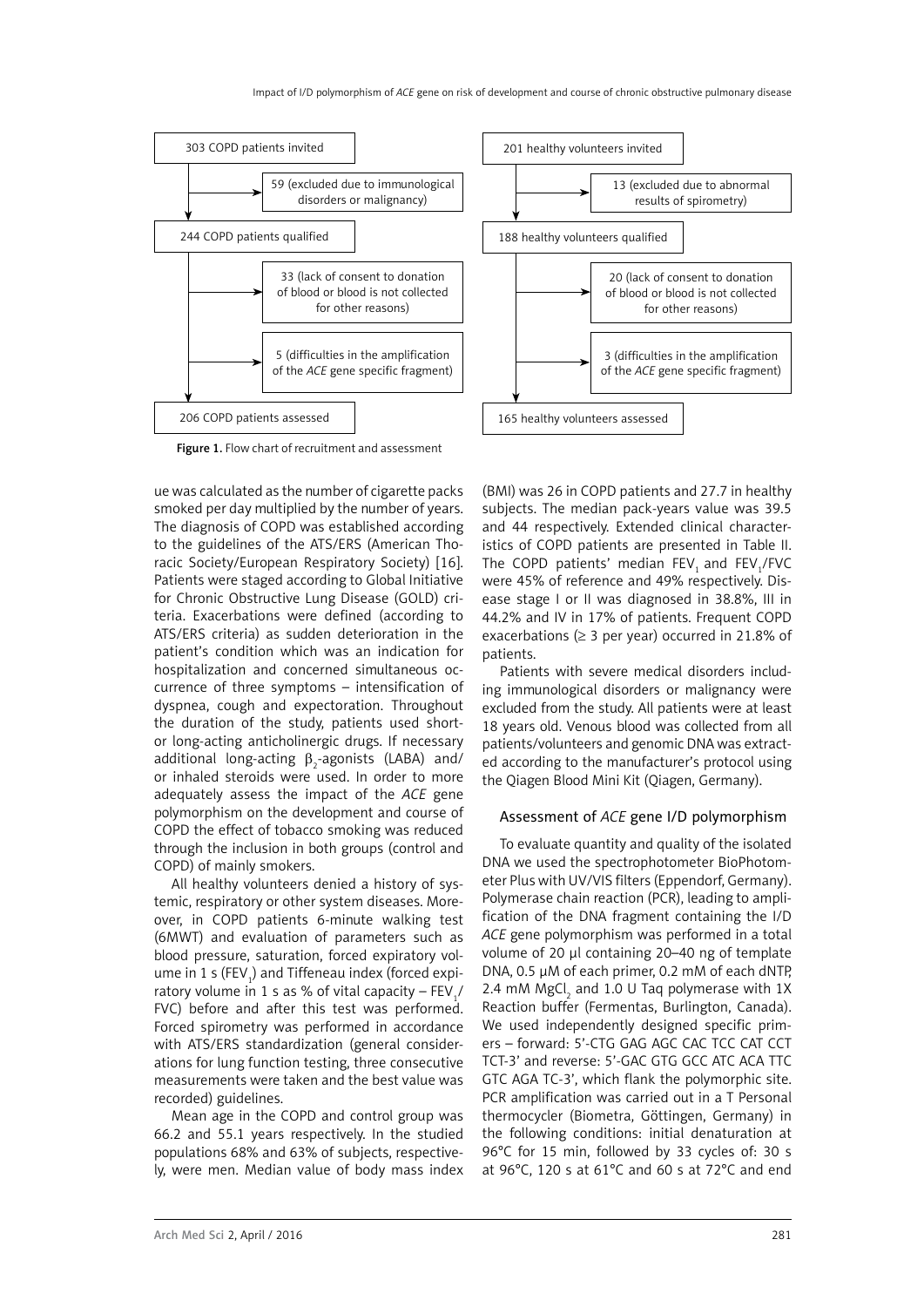|  | Table I. Baseline demographic, clinical and genetic characteristics of COPD patients and healthy volunteers |
|--|-------------------------------------------------------------------------------------------------------------|
|--|-------------------------------------------------------------------------------------------------------------|

| Factor                        | Control<br>$(n = 165)$ | COPD<br>$(n = 206)$ | OR<br>95% CI<br>Z statistic<br>P-value |
|-------------------------------|------------------------|---------------------|----------------------------------------|
| Gender:                       |                        |                     | 0.80<br>$0.52 - 1.24$                  |
| Male                          | 104 (63%)              | 140 (68%)           | 0.99                                   |
| Female                        | 61 (37%)               | 66 (32%)            | 0.32                                   |
| Age [years]:                  |                        |                     |                                        |
| Median                        | 67                     | 65                  | $-0.1$                                 |
| Mean (range)                  | 64 (29-92)             | $63(32-85)$         | 0.9                                    |
| Stand. dev.                   | 10.6                   | 9.4                 |                                        |
| BMI [kg/m <sup>2</sup> ]:     | 27.7                   | 26                  |                                        |
| Median mean (range)           | 28.4 (15.2-49)         | $27(17-43)$         | $-1.9$                                 |
| Stand. dev.                   | 5.9                    | 5.6                 | 0.1                                    |
| Smoking history [pack-years]: |                        |                     |                                        |
| Median                        | 44                     | 39.5                | 0.6                                    |
| Mean (range)                  | $43.3(1 - 110)$        | $41.5(4 - 170)$     | 0.6                                    |
| Stand. dev.                   | 24.5                   | 20.2                |                                        |
| Smoking:                      |                        |                     | 1.34<br>$0.61 - 2.92$                  |
| Smokers                       | 154 (93.3%)            | 188 (91.3%)         | 0.74                                   |
| Non-smokers                   | 11 (6.7%)              | 18 (8.7%)           | 0.46                                   |
| ACE genotype:                 |                        |                     |                                        |
| DD                            | 51 (30.9%)             | 60 (29.1%)          | 0.5                                    |
| ID                            | 73 (44.2%)             | 99 (48.1%)          | 0.8                                    |
| $\ensuremath{\mathsf{II}}$    | 41 (24.9%)             | 47 (22.8%)          |                                        |
| DD<br>ID or II                |                        |                     | 1.09<br>$0.70 - 1.70$                  |
|                               | 51 (30.9%)             | 60 (29.1%)          | 0.37                                   |
|                               | 114 (69.1%)            | 146 (70.9%)         | 0.71                                   |
| ID<br>II or DD                |                        |                     | 0.86<br>$0.57 - 1.29$                  |
|                               | 73 (44.2%)             | 99 (48.1%)          | 0.73                                   |
|                               | 92 (55.8)              | 107 (51.9%)         | 0.46                                   |
| Ш<br>ID or DD                 |                        |                     | 1.12<br>$0.69 - 1.81$                  |
|                               | 41 (24.8%)             | 47 (22.8%)          | 0.46                                   |
|                               | 124 (75.2%)            | 159 (77.2%)         | 0.65                                   |

*BMI – body mass index, DD – deletion/deletion genotype, ID – insertion/deletion genotype, II – insertion/insertion genotype, stand. dev. – standard deviation, OR – odds ratio, 95% CI – confidence interval, Z statistic. Selection of appropriate statistics depend on the nature of the variables (discrete, continuous).*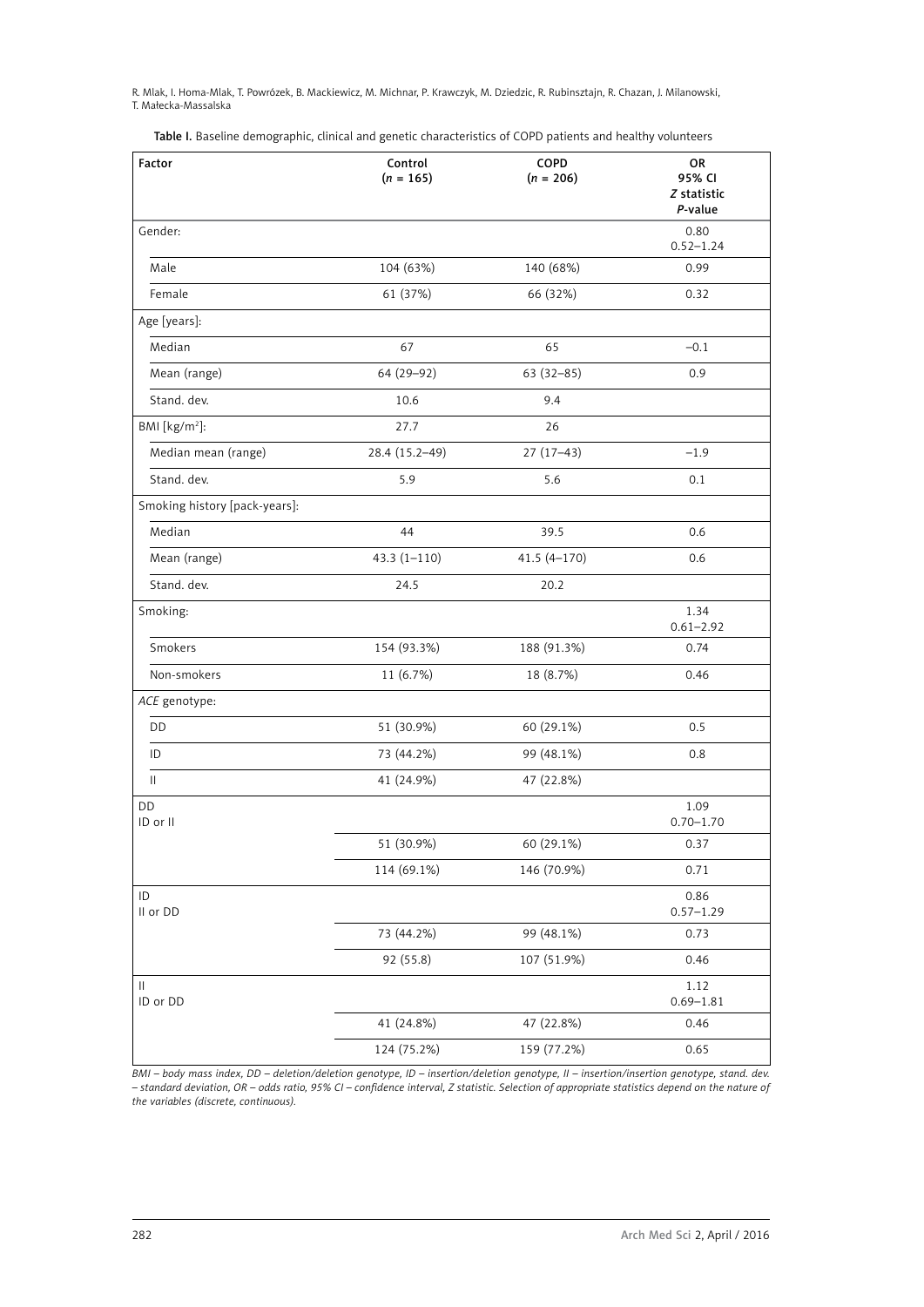with a final elongation step of 10 min at 72°C. For the separation of the PCR products we used horizontal electrophoresis (2% agarose gel with use of ethidium bromide in TBE buffer environment). After electrophoresis, the DNA bands were visualized with UV light of a transilluminator. In the present study we investigated I/D polymorphism (*AluYa5*, rs4646994) of the *ACE* gene. In the tested site a 288 bp fragment (of intron 16) is inserted or removed. In the case of homozygous genotypes I/I and D/D, one band was observed at respectively 480 or 192 bp. In heterozygous samples (I/D) both bands occurred simultaneously (Figure 2).

# Statistical analysis

All statistical analysis was performed using the statistical software Statistica 10 (StatSoft, USA). The  $\chi^2$  test was used to determine the Hardy-Weinberg equilibrium of *ACE* genotypes as well as differences in frequency distribution of selected demographic, clinical and molecular factors in the COPD and control group. The statistician who performed the calculation in the present paper was Paprzycki. Effects of these factors on the COPD risk were assessed using a complete and optimal generalized linear model (GLZ). In the constructed model, the effects of all predictors and all second-order interactions (binomial distribution, binding variable – logit) were included. The influence of selected demographic, clinical and molecular factors on occurrence of COPD exacerbations and predisposition to a certain severity of COPD (GOLD stages) was evaluated using complete and optimal GLZ (Poisson distribution, binding function – log; ordinal multinomial distribution, binding function – logit respectively). Interactions of measurable (e.g., age) and unmeasurable (e.g. sex) data obtained on the basis of GLZ analysis should be interpreted in the following way: if the interaction of gender (male) and disease duration (in years) is evaluated, it should be understood that: in men with each passing year of the disease, risk of exacerbations of COPD is increased/ decreased by the odds ratio (OR) value specified in text or tables. Evaluation of the relationship between sex, *ACE* polymorphisms and stages of COPD was performed using the Pearson  $\chi^2$  test in log linear analysis. When the influence of studied factors was evaluated, OR and the 95% confidence interval (95% CI) were calculated. A level of *p*-value less than 0.05 was assigned as significant.

# Results

### Characteristics of patients and healthy volunteers and frequency of ACE genotypes

There was no statistically significant difference in sex, age, BMI, smoking history or genotype or

Table II. Extended clinical characteristics of COPD patients

| Factor                             | Median, mean (range),<br>standard deviation |
|------------------------------------|---------------------------------------------|
| Blood pressure [mm Hg]:            |                                             |
| Systolic                           | 120, 121.9 (80-190), 19.2                   |
| Diastolic                          | 70, 73.1 (50-115), 11.5                     |
| Saturation before drug (%)         | 95, 93.8 (50-98), 4.3                       |
| FEV, before drug (%)               | 45, 45.4 (16-87), 15.6                      |
| FEV,/FVC before drug<br>(% ratio)  | 49, 48.3 (19-70), 12                        |
| 6MWT distance [m]                  | 420, 411.1 (120-750), 120.9                 |
| Blood pressure after 6MWT [mm Hg]: |                                             |
| Systolic                           | 140, 143 (75-219), 25.1                     |
| Diastolic                          | 77.5, 76.0 (50-110), 12.4                   |
| Saturation,<br>% after 6MWT [m]    | 91, 89.8 (67-98), 5.8                       |
| FEV, % after drug                  | 57, 55.9 (3-104.5), 19.8                    |
| FEV,/FVC,<br>% ratio after drug    | 57, 59.48 (1-121), 22.4                     |

6MWT – 6-minute walk test, FEV<sub>1</sub> – forced expiratory volume in 1 s, *FEV1 /FVC – forced expiratory volume in 1 s/forced vital capacity.*



Figure 2. Representative electropherogram and analysis of ACE I/D polymorphism

*DD – deletion/deletion genotype, ID – insertion/deletion genotype, II – insertion/insertion genotype, bp – base pair.*

allele frequency distribution between the COPD and control group (Table I). Extended clinical characteristics of COPD patients are shown in Table II. Frequencies of DD, ID or DD genotypes and D or I allele positivity of the *ACE* gene in the study (29.1%, 48.1%, 22.8% and 53.2% or 46.8% respectively) and healthy volunteer group (30.9%, 44.2%, 24.8% and 53.0% or 47.0% respectively) are shown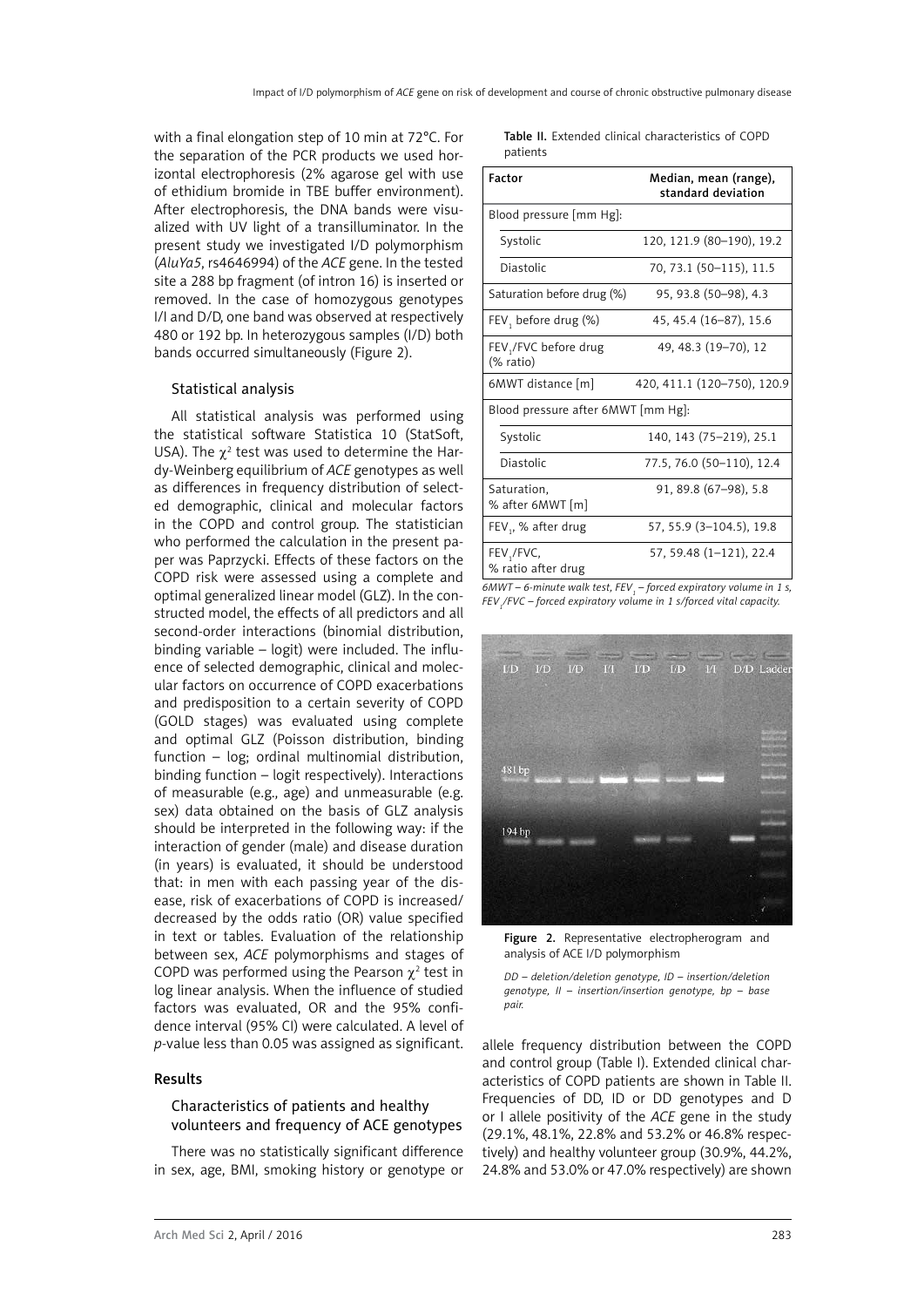in Table I. The distribution of polymorphic variants of *ACE* was in Hardy-Weinberg equilibrium for both the study  $(\chi^2 = 2.1, p = 0.8)$  and the control group  $(\chi^2 = 0.2, p = 0.4)$ . There was no statistically significant difference in *ACE* genotype distribution between the COPD and control group. Moreover, no statistically significant difference in *ACE* genotype distribution (in either the male or female subgroup) according to various stages of COPD was observed (Table III). In the GLZ analysis of the influence of selected factors on presence of COPD (Table IV) we found a statistically significant independent effect for male sex (repeatedly increases the risk of COPD, OR = 7.7,  $p = 0.049$ ), as well as smoking or lower BMI, but only in combination with older age (OR  $=$ 0.9, *p* = 0.003 and OR = 1.005, *p* = 0.04 respectively). However, there was no statistically significant effect of *ACE* genotype. After rejecting predictors adding no significant contribution to the model (optimal model,  $χ² = 374.2$ ; AIC = 420.7; BIC = 440.2), significant effects of smoking (OR = 12.4, *p* = 0.0004), lower BMI (OR = 0.9, *p* = 0.004) as well as combinations of smoking  $(OR = 0.9, p = 0.0006)$ or lower BMI (OR = 1.002, *p* < 0.0001) with older age were obtained.

In the analysis of the impact of selected factors on higher number of COPD exacerbations (Table V) a statistically significant independent effect of increasing the distance in the  $6MWT$  (OR = 0.9, *p* < 0.0001) or a combination of factors such as male sex and DD genotype of the *ACE* gene (OR = 0.7,  $p = 0.03$ ) was found. In the optimal model ( $\gamma^2$  = 336.4; AIC = 576.5; BIC = 585.7), significant effects of older age  $(OR = 0.9, p = 0.02)$ and increasing the distance in the 6MWT (OR = 0.9, *p* < 0.0001) were observed.

### Discussion

The originality of our results is the demonstration of the relationship between *ACE* gene polymorphism and the course of COPD, which has not been presented by other authors.

Circulating (endocrine) ACE regulated by RAAS plays a key role in long-term control of blood volume and pressure. Renin is produced and released by kidneys under conditions of abnormal salt level, volume loss or sympathetic stimulation. Renin converts the inactive angiotensinogen (synthesized in the liver) to angiotensin I, which has vasoactive properties. Subsequently, angiotensin I is transformed to angiotensin II (a powerful and effective vasoconstrictor) with the participation of ACE. Moreover, it exerts its effect on the adrenal cortex through increased secretion of aldosterone. This process promotes reabsorption of sodium and water from the urine. Beside direct effects, which are aimed at increasing the volume of fluid and blood pressure, angiotensin II also regulates cell proliferation and growth. Angiotensin II may also induce endothelial dysfunction by reducing nitric oxide bioavailability. ACE also plays a significant role in other hormonal systems, e.g. the kinin–kallikrein cascade. It influences the metabolism of bradykinin, which is a potent vasodilator. Thus, it plays a key role in blood pressure control also through this pathway. Moreover, it may influence muscle metabolism, oxygenation and its endurance [17].

Functional polymorphism of the *ACE* gene may change ACE activity and may subsequently lead to increased susceptibility for pulmonary hypertension, asthma and COPD [4, 13, 18]. Besides the impact on the risk of development of the above diseases, disorders of the ACE appear to influence their course [15]. Despite the several efforts to explain this problem, the impact of the *ACE* gene polymorphism on the development of COPD is still not clearly defined. In contrast to numerous papers, in our study we demonstrate that none of polymorphic variants of the *ACE* gene is significantly associated with an increased risk of COPD. Pabst *et al.* on the basis of their results showed that homozygous I is associated with an increased risk of COPD. Busquets *et al.* noted significantly higher frequency of D/D homozygotes in smokers with COPD. They concluded that the polymorphism of the *ACE* gene is associated with a history of smoking as well as with the risk factor of COPD [4, 18]. Additionally, most researchers described DD genotype as a risk factor of COPD development [19, 20]. These reports were evaluat-

| ACE genotype | A, n (%)  | B, $n(%)$ | C, $n(%)$ | D, $n(%)$ | Total, n | $\chi^2$ ; <i>p</i> -value |
|--------------|-----------|-----------|-----------|-----------|----------|----------------------------|
| DD           | 20(33.3)  | 8(13.3)   | 24 (40)   | 8(13.4)   | 60       |                            |
| ID           | 19 (19.2) | 21(21.2)  | 43 (43.4) | 16(16.2)  | 99       | 10.9,<br>0.09              |
| Ш            | 15 (32)   | 2(4.3)    | 20(42.5)  | 10(21.2)  | 47       |                            |
| Total        | 54 (26.3) | 31(15)    | 87(42.2)  | 34(16.5)  | 206      |                            |
|              | 34(23.3)  | 23(15.8)  | 63(43.1)  | 26(17.8)  | 146      | 0.7,                       |
| D            | 39 (24.6) | 29(18.3)  | 67(42.1)  | 24(15)    | 159      | 0.9                        |

Table III. Distribution of genotypes of *ACE* gene in different stages of COPD

*DD – deletion/deletion genotype, ID – insertion/deletion genotype, II – insertion/insertion genotype.*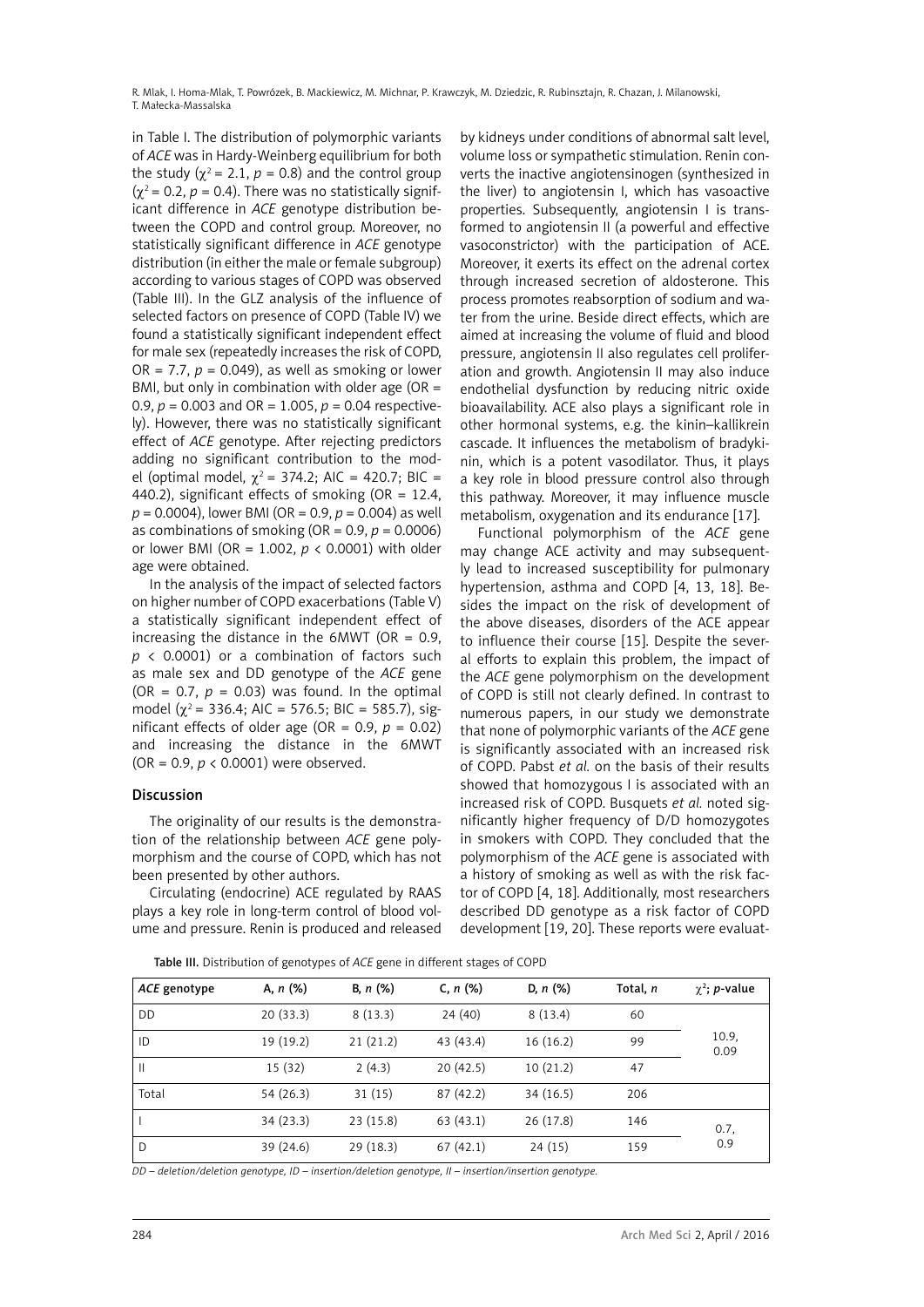| Factor                                                              | w                                                    | OR                       | Rating  | (95% CI)             | P-value |
|---------------------------------------------------------------------|------------------------------------------------------|--------------------------|---------|----------------------|---------|
| Intercept                                                           | 0.4                                                  | $\overline{\phantom{0}}$ | 2.3     | $(-5.1 - 9.7)$       | 0.5     |
| Gender (male)                                                       | 3.9                                                  | 7.7                      | 2.0     | $(0.01 - 4.07)$      | 0.049   |
| Age (with every passing year)                                       | 0.9                                                  | 0.9                      | $-0.06$ | $(-0.2 - 0.06)$      | 0.3     |
| Smoking (with every pack-year)                                      | 1.3                                                  | 3.5                      | 1.2     | $(-0.8 - 3.4)$       | 0.2     |
| DD genotype                                                         | 1.4                                                  | 5.7                      | 1.7     | $(-1.2 - 4.6)$       | 0.2     |
| Il genotype                                                         | 1.5                                                  | 0.1                      | $-2.2$  | $(-5.6 - 1.2)$       | 0.2     |
| ID genotype                                                         | 0.1                                                  | 1.6                      | 0.5     | $(-2.2 - 3.2)$       | 0.7     |
| Gender (male) and age (with every passing year)                     | 2.6                                                  | 0.9                      | $-0.02$ | $(-0.04 - 0.004)$    | 0.1     |
| Gender (male) and BMI (decrease, with every unit)                   | 0.6                                                  | 0.9                      | $-0.02$ | $(-0.07 - 0.03)$     | 0.4     |
| Gender (male) and smokers                                           | 0.8                                                  | 0.8                      | $-0.1$  | $(-0.4 - 0.2)$       | 0.3     |
| Gender (male) and DD genotype                                       | 0.5                                                  | 1.1                      | 0.1     | $(-0.3 - 0.5)$       | 0.5     |
| Gender (male) and II genotype                                       | 0.005                                                | 0.9                      | $-0.01$ | $(-0.45 - 0.4)$      | 0.9     |
| Age (with each passing year) and smoking<br>(with each pack-year)   | 8.7                                                  | 0.96                     | $-0.03$ | $(-0.06)$ $-(-0.01)$ | 0.003   |
| Age (with each passing year) and BMI<br>(decrease, with every unit) | 4.3                                                  | 1.005                    | 0.005   | $(0.0003 - 0.009)$   | 0.04    |
| Age (with each passing year) and DD genotype                        | 1.6                                                  | 0.9                      | $-0.02$ | $(-0.06 - 0.01)$     | 0.19    |
| Age (with each passing year) and II genotype                        | 1.4                                                  | 1.02                     | 0.02    | $(-0.01 - 0.06)$     | 0.2     |
| Smokers and BMI (decrease, with every unit)                         | 2.3                                                  | 1.04                     | 0.04    | $(-0.01 - 0.09)$     | 0.1     |
| Smoking (with every pack-year) and DD genotype                      | 1.04                                                 | 0.8                      | $-0.2$  | $(-0.6 - 0.19)$      | 0.3     |
| Smoking (with every pack-year) and II genotype                      | 1.5                                                  | 1.3                      | 0.3     | $(-0.2 - 0.7)$       | 0.2     |
| BMI (decrease, with every unit) and DD genotype                     | 0.2                                                  | 0.9                      | $-0.01$ | $(-0.08 - 0.05)$     | 0.6     |
| BMI (decrease, with every unit) and II genotype                     | 0.5                                                  | 1.03                     | 0.03    | $(-0.05 - 0.1)$      | 0.5     |
| Model fit statistics                                                | Pearson's $\chi^2$ = 329.8; AIC = 620.6; BIC = 690.9 |                          |         |                      |         |

Table IV. Influence of selected factors and second or third degree of their combination on the risk of COPD

*AIC – Akaike's information criterion, BIC – Bayesian information criterion, BMI – body mass index, DD – deletion/deletion genotype, ID – insertion/deletion genotype, II – insertion/insertion genotype, W – Wald statistic, OR – odds ratio, CI – confidence interval.*

ed in two meta-analyses [21, 22]. Both papers indicate that DD genotype is a risk factor of COPD in Asian but not in Caucasian/European populations, which is consistent with our results.

There are several possible reasons for these discrepancies. It is well known that the origin of the population subject to genetic differences is responsible for the number of discrepancies in the risk of development and the course of many diseases. Other factors such as the environment or smoking habits may also play a significant role in determining these differences.

Currently, there are numerous papers linking *ACE* DD genotype with increased activity of the encoded protein and its influence on COPD course [4, 13]. However, some studies do not confirm this finding and suggest that an influence of DD genotype on the course of the disease other than previously described is possible [19, 23, 24]. Thus the

mechanism leading to this observation is still not fully understood. Interestingly, analysis of factors which may influence the risk of a higher number of exacerbations in COPD demonstrated that occurrence of DD genotype, but only in men, is associated with a lower risk of prevalence of this type of disease complication. Furthermore, in these men (DD homozygotes) lower risk of more severe disease occurred. Opposite to our results, Pabst *et al.* found that patients (regardless of sex) with a diagnosed *ACE* I allele were characterized by significantly more common occurrence of stable COPD [4]. Sex substantially modulates the risk of morbidity in many diseases (including cardiovascular and respiratory, inter alia COPD). Although the main objective of the study was to assess the relationship between I/D polymorphism of the *ACE* gene and the risk and course of COPD during data analysis, we found that the 6MWT distance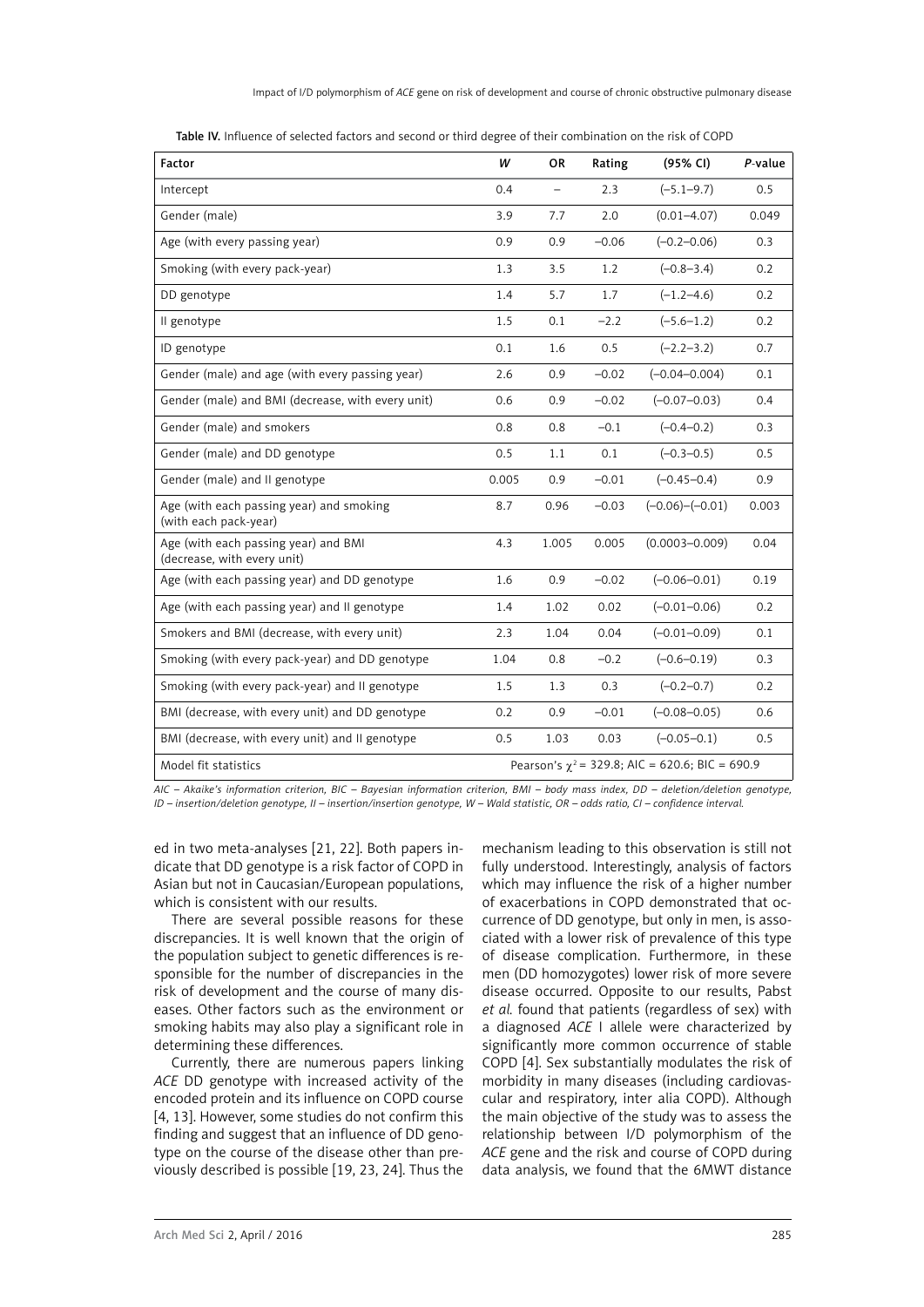| Table V. Influence of selected factors and their second degree combinations on the risk of COPD exacerbations |  |  |  |
|---------------------------------------------------------------------------------------------------------------|--|--|--|
|---------------------------------------------------------------------------------------------------------------|--|--|--|

| Factor                                                         | w                                                    | OR                       | Rating   | (95% CI)               | P-value |  |
|----------------------------------------------------------------|------------------------------------------------------|--------------------------|----------|------------------------|---------|--|
| Intercept                                                      | 0.1                                                  | $\overline{\phantom{a}}$ | 1.05     | $(-5.6 - 7.7)$         | 0.8     |  |
| Gender (male)                                                  | 0.7                                                  | 1.1                      | 0.1      | $(-0.1 - 0.4)$         | 0.4     |  |
| Age (with every passing year)                                  | 3.0                                                  | 0.9                      | $-0.01$  | $(-0.03 - 0.002)$      | 0.08    |  |
| BMI (decrease, with every unit)                                | 2.2                                                  | 0.9                      | $-0.02$  | $(-0.05 - 0.007)$      | 0.1     |  |
| Smoking (with every pack-year)                                 | 1.7                                                  | 0.9                      | $-0.004$ | $(-0.01 - 0.002)$      | 0.2     |  |
| FEV, before drug (with every 1%)                               | 0.02                                                 | 0.9                      | $-0.09$  | $(-1.2 - 1.03)$        | 0.9     |  |
| FEV, after drug (with every 1%)                                | 0.4                                                  | 0.7                      | $-0.3$   | $(-1.4 - 0.7)$         | 0.5     |  |
| Saturation before 6MWT (with every 1%)                         | 0.5                                                  | 0.9                      | $-0.01$  | $(-0.05 - 0.03)$       | 0.5     |  |
| Saturation after 6MWT (with every 1%)                          | 2.8                                                  | 1.03                     | 0.03     | $(-0.005 - 0.07)$      | 0.09    |  |
| Hypertension (presence)                                        | 0.08                                                 | 0.9                      | $-0.04$  | $(-0.3 - 0.2)$         | 0.8     |  |
| 6MWT (increase of distance, with every 1 m)                    | 16.3                                                 | 0.9                      | $-0.003$ | $(-0.004)$ $-(-0.001)$ | 0.0001  |  |
| Blood pressure before/after 6MWT (increase of each<br>1 mm Hg) | 0.01                                                 | 1.0004                   | 0.0005   | $(-0.007 - 0.008)$     | 0.9     |  |
| DD genotype                                                    | 1.01                                                 | 1.2                      | 0.2      | $(-0.1 - 0.5)$         | 0.3     |  |
| Il genotype                                                    | 0.1                                                  | 0.9                      | $-0.06$  | $(-0.4 - 0.3)$         | 0.7     |  |
| Male gender and DD genotype                                    | 5.5                                                  | 0.7                      | $-0.4$   | $(-0.7)$ - $(-0.06)$   | 0.03    |  |
| Male gender and II genotype                                    | 3.3                                                  | 1.4                      | 0.3      | $(-0.03 - 0.7)$        | 0.07    |  |
| Male gender and hypertension                                   | 0.01                                                 | 0.9                      | $-0.01$  | $(-0.3 - 0.2)$         | 0.9     |  |
| DD genotype and hypertension                                   | 0.04                                                 | 0.9                      | $-0.03$  | $(-0.3 - 0.3)$         | 0.8     |  |
| II genotype and hypertension                                   | 1.1                                                  | 1.2                      | 0.2      | $(-0.1 - 0.5)$         | 0.3     |  |
| Male gender and DD genotype and hypertension                   | 2.8                                                  | 0.8                      | $-0.3$   | $(-0.6 - 0.05)$        | 0.09    |  |
| Male gender and II genotype and hypertension                   | 0.6                                                  | 1.1                      | 0.1      | $(-0.2 - 0.5)$         | 0.4     |  |
| Model fit statistics                                           | Pearson's $\chi^2$ = 364.0; AIC = 439.6; BIC = 521.5 |                          |          |                        |         |  |

*6MWT – 6-minute walk test, AIC – Akaike's information criterion, BIC – Bayesian information criterion, DD – deletion/deletion genotype, FEV1 – forced expiratory volume in one second, II – insertion/insertion genotype, W – Wald statistic, OR – odds ratio, CI – confidence interval.*

has a strong impact on the exacerbation risk in COPD patients. An increase by 1 meter of distance in the 6MWT was associated with a 10% reduction in the risk of a greater number of COPD exacerbations during the year. These results are consistent with the findings of other authors, who have also demonstrated that tolerance to effort assessed by determining the distance in the 6MWT can predict the risk of exacerbations in patients with COPD. The ability to exercise is one of the most important factors to be considered in predicting the course of COPD, because exercise tolerance decreases as the disease progresses [25]. Decrease in physical activity, which can be demonstrated by a reduction in 6MWT distance, results in a higher probability of new exacerbations and more frequent hospitalization. Reduced exercise tolerance, characteristic of patients with COPD, indirectly affects the decrease in survival [26, 27].

In our study there were no statistically significant differences in sex, age, BMI, smoking history or genotype or allele frequency distribution between the COPD and control group, which may be caused by the small sample size and heterogeneity of the analyzed groups. Another limitation of our study was the lack of pulmonary function data in the control group. Data were also not stratified by variables such as PaCO<sub>2</sub>, PaO<sub>2</sub>, SaO<sub>2</sub> and complication of COPD in patients. It is also possible that other unknown confounding factors may have influenced the associations, including subclinical disease, which was not detectable through the analysis of lipids, glycemia and hypertension. However, it is unlikely that the presence of vascular disorders has influenced our results; associations remained significant after controlling for vascular factors or excluding persons with ischemic pathologies. It seems that DD genotype of